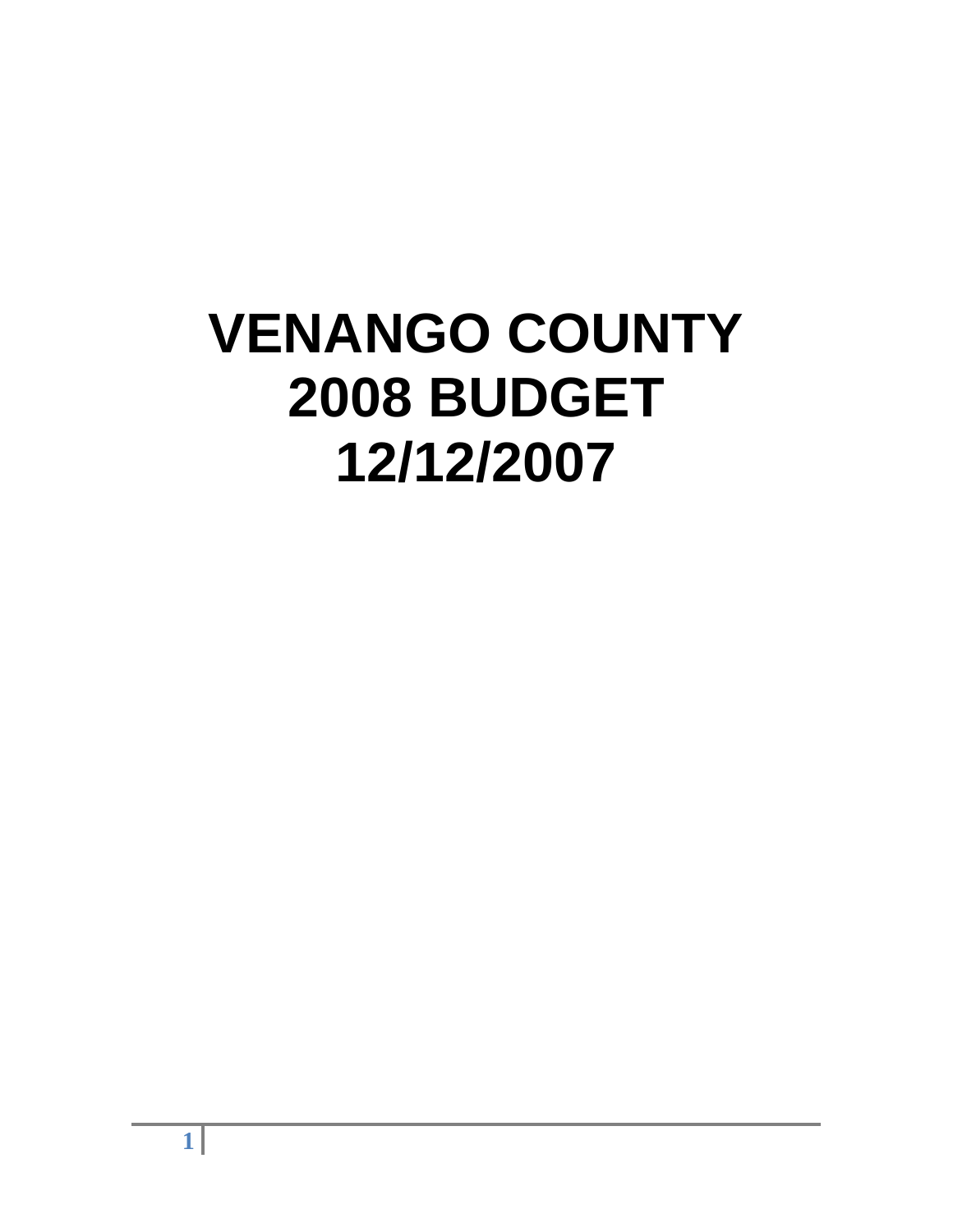# **2008 PRELIMINARY BUDGET PRESENTATION DECEMBER 12, 2007**

# **TABLE OF CONTENTS**

| <b>BUDGET NARRATIVE - ALL FUNDS</b>              |    |
|--------------------------------------------------|----|
| <b>BUDGET NARRATIVE - GENERAL FUND REVENUE</b>   | 5  |
| <b>BUDGET NARRATIVE - GENERAL FUND EXPENSES</b>  | 9  |
| <b>BUDGET NARRATIVE - OPERATING RESERVE FUND</b> | 12 |
| <b>BUDGET NARRATIVE - HUMAN SERVICES FUND</b>    | 12 |
| <b>BUDGET NARRATIVE - SPECIAL REVENUE FUND</b>   | 13 |
| <b>BUDGET NARRATIVE - CAPITAL FUND</b>           | 14 |
| <b>BUDGET NARRATIVE - DEBT SERVICE FUNDS</b>     | 14 |
| <b>BUDGET NARRATIVE - FIDUCIARY FUNDS</b>        | 14 |
|                                                  |    |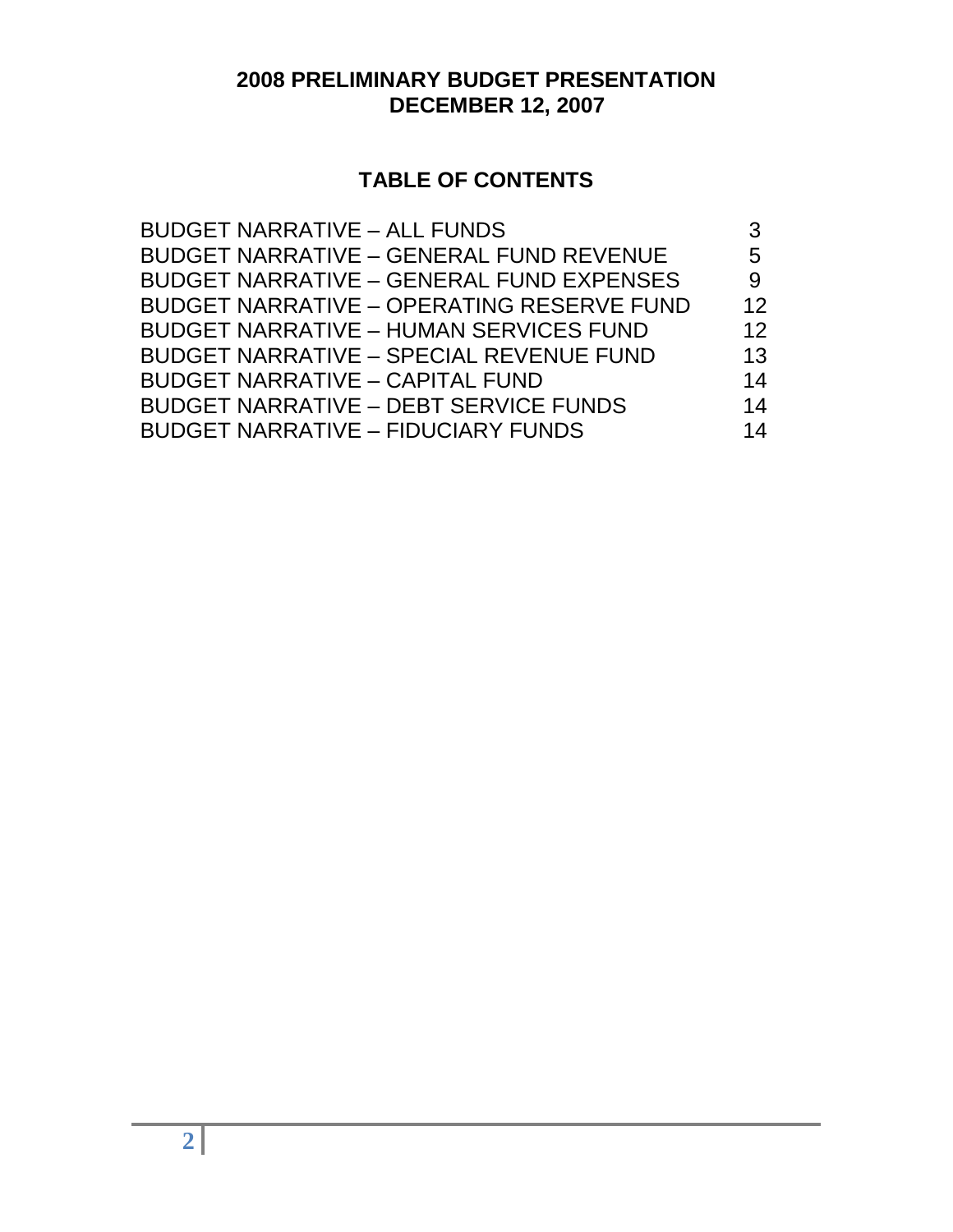# *2008 VENANGO COUNTY BUDGET NARRATIVE*

The Venango County budget consists of approximately 70 funds which roll up in the following categories:

- General Fund: to include County General Fund operations, Human Services Fund and Operating Reserve Fund.
- Special Revenue Funds: to include major funds such as Liquid Fuels, Airport Special Funds, 911 Special Funds and CDBG Funds.
- Capital Reserve Fund: consists only of the Capital Reserve Fund, designated for capital use only.
- Debt Fund: to include the Debt Funds from where all County Debt is recorded and paid.
- Fiduciary Funds: to include major funds such as: Early Head Start, Domestic Relations IV-D Fund, Capital Transit Fund and Rural Operating Assistance Fund.

Total revenue for all funds is projected to be \$50,957,344 in 2008 which represents an increase of approximately 7.1% over the current 2007 \$47,329,051 revenue budget. The County General Fund revenue budget, excluding Human Services, is projected at \$16,921,760 or an estimated 33.2% of the entire revenue budget.

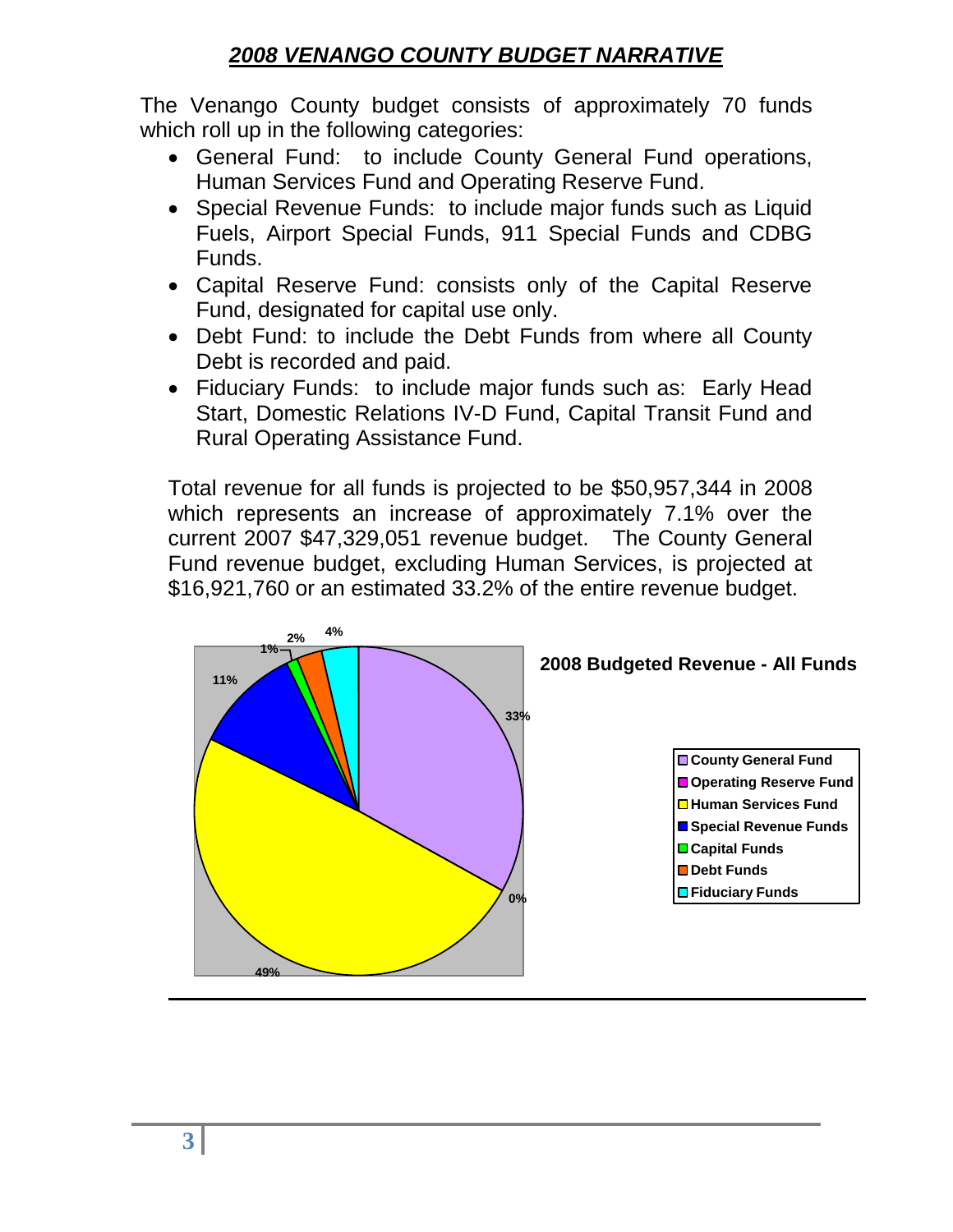Total expenses for all Venango funds are projected to be \$54,921,926 in 2008 which represents an increase of 7.5% over the 2007 \$50,788,951 expense budget. The County General Fund expense budget, excluding Human Services, is projected at \$16,921,760 or an estimated 30.9% of the entire budget.



Although the largest portion of the County's overall budget is the Human Services Fund, this review will place emphasis on the General Fund, non Human Services portion of the budget. This is where all expenses are reported which are funded utilizing the county assessed millage thus funded by county taxpayer dollars.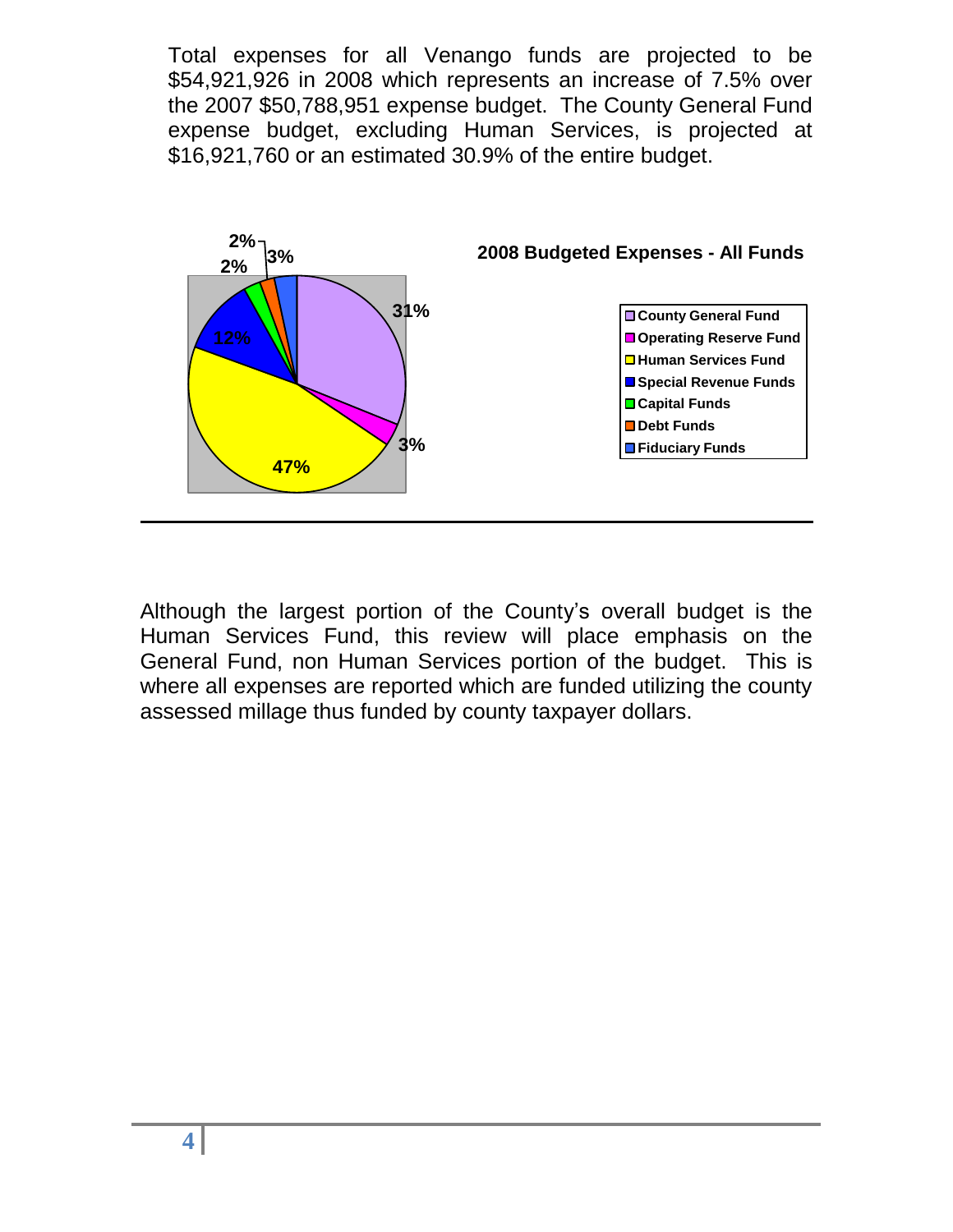#### *Revenue Analysis:*



#### **Taxes**

Taxes are the total amount to be raised by property and per capita taxes for the support of County operations. The County is permitted to levy taxes up to 25 mills on the assessed value of real estate for general purposes and without limitation as to debt service.

The 2008 budget estimates that the assessed value of 35,687 taxable parcels is \$1.923 billion (an estimated .9% increase in the tax base) which will result in gross billings of approximately \$10.4 million. The County also offers a homestead exemption of \$10,000 for all who apply and qualify. There are 14,414 who qualify for this exemption which is budgeted to cost the County approximately \$802,000. The County's historical non delinquent collection rate on billed taxes continues to be approximately 90%.

The total millage rate for 2008 has been budgeted to remain at 5.565. It will be used entirely for general fund purposes. The County does not officially designate millage for capital reserve or debt service purposes. The millage rate has been allocated to each general fund functional group. The general fund departments break into functional groups as follows:

- **General Government**: Commissioner's, Fiscal, Tax Claim Bureau, MIS, Assessment, Maintenance & Custodial, Garage, Public Defender, Human Resources, Voter Registration, Tax Collectors, Treasurer, Auditors and Planning.
- **Judicial**: Courts, Domestic Relations, Law Library, District Justices, Jury Commissioners, Register & Recorder, Coroner, District Attorney, Prothonotary and Sheriff.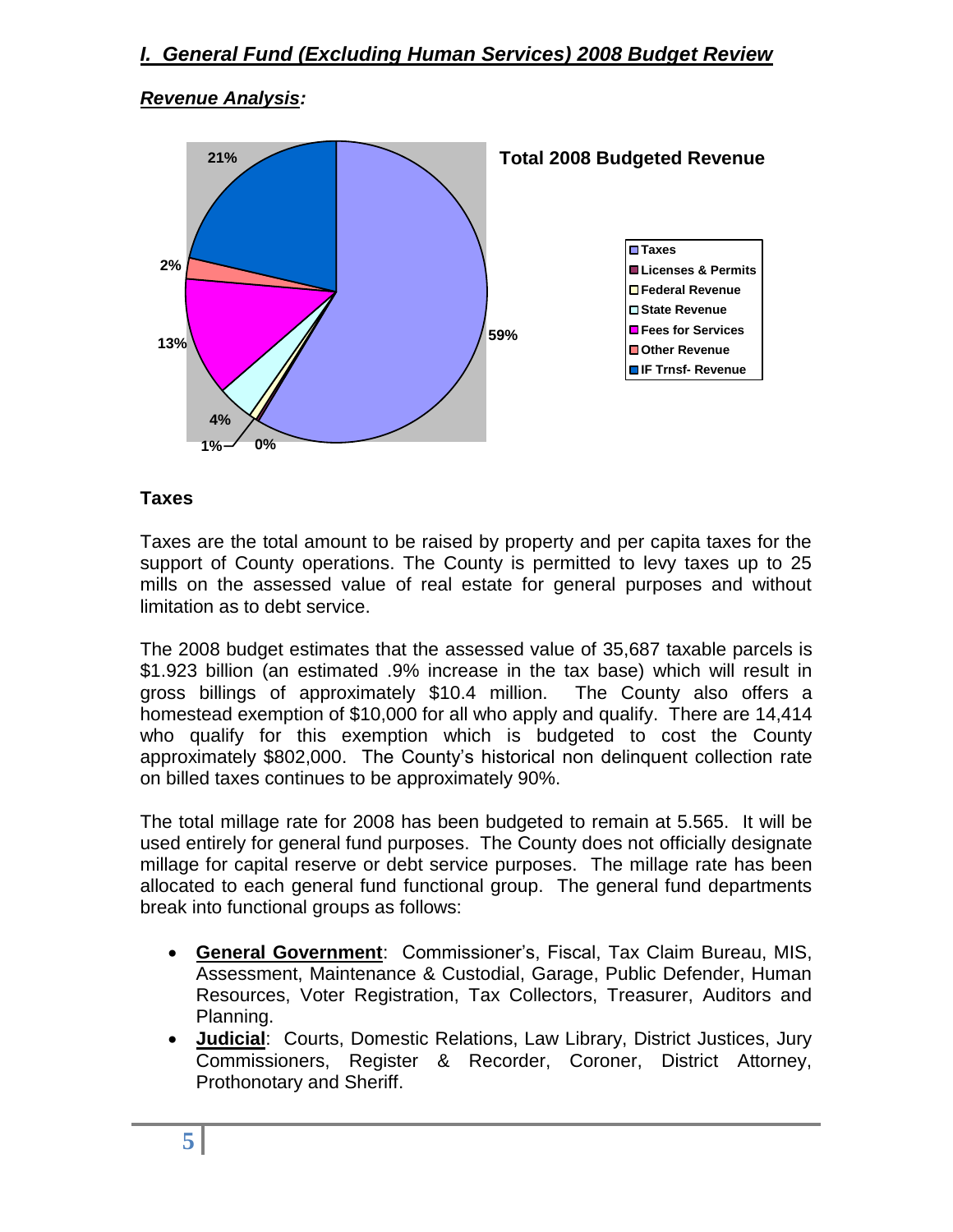- **Public Safety**: Prison, Court Supervision Services, Juvenile Court Supervision Services, EMA and 911.
- **Public Works**: Airport.
- **Human Services**: Veterans, Area on Aging, Children & Youth Services, Mental Health/Mental Retardation, Office of Economic Opportunity, Transportation and Weatherization.
- **Conservation:** Conservation Activities.
- **Development**: Community and Economic Development.
- **Other**: Property Insurances
- **Debt:** Debt Service.

The total millage of 5.565 is allocated as follows:

|                           | 2007  | 2008  |
|---------------------------|-------|-------|
| <b>GENERAL GOVERNMENT</b> | 0.929 | 0.902 |
| <b>JUDICIAL</b>           | 0.932 | 1.060 |
| <b>PUBLIC SAFETY</b>      | 1.936 | 1.955 |
| <b>PUBLIC WORKS</b>       | 0.106 | 0.105 |
| <b>HUMAN SERVICES</b>     | 0.618 | 0.610 |
| <b>CONSERVATION</b>       | 0.070 | 0.068 |
| <b>DEVELOPMENT</b>        | 0.263 | 0.151 |
| <b>MISCELLANEOUS</b>      | 0.308 | 0.314 |
| DEBT                      | 0.403 | 0.401 |

In 2008, the median value of a parcel in Venango County is estimated at \$53,892; therefore, the County's annual real estate taxes for an average home amounts to approximately \$300.

The 2008 General Fund budget for taxes of \$9,927,800 represents an increase of approximately \$72,000 over the 2007 \$9,855,800 budget. The primary reason for the increase is an increase in delinquent collections through the Tax Claim Bureau which also assesses both penalty and interest. Approximately 60% of the general fund budget is funded through tax revenue.

#### **Licenses & Permits**

The 2008 General Fund budget for licenses and permits of \$33,675 represents a slight increase over the 2007 \$31,650 budget. The primary reason for the increase is due to fees generated in the Treasurer's office through the sale of licenses and permits.

#### **Federal Revenue**

The County receives revenue from the federal government in the form of specific purpose grants. These monies are designated as federal and tracked via the C.F.D.A. (Catalog of Federal Domestic Assistance) number to ensure the monies are used for the purposes that are allowable under the grant.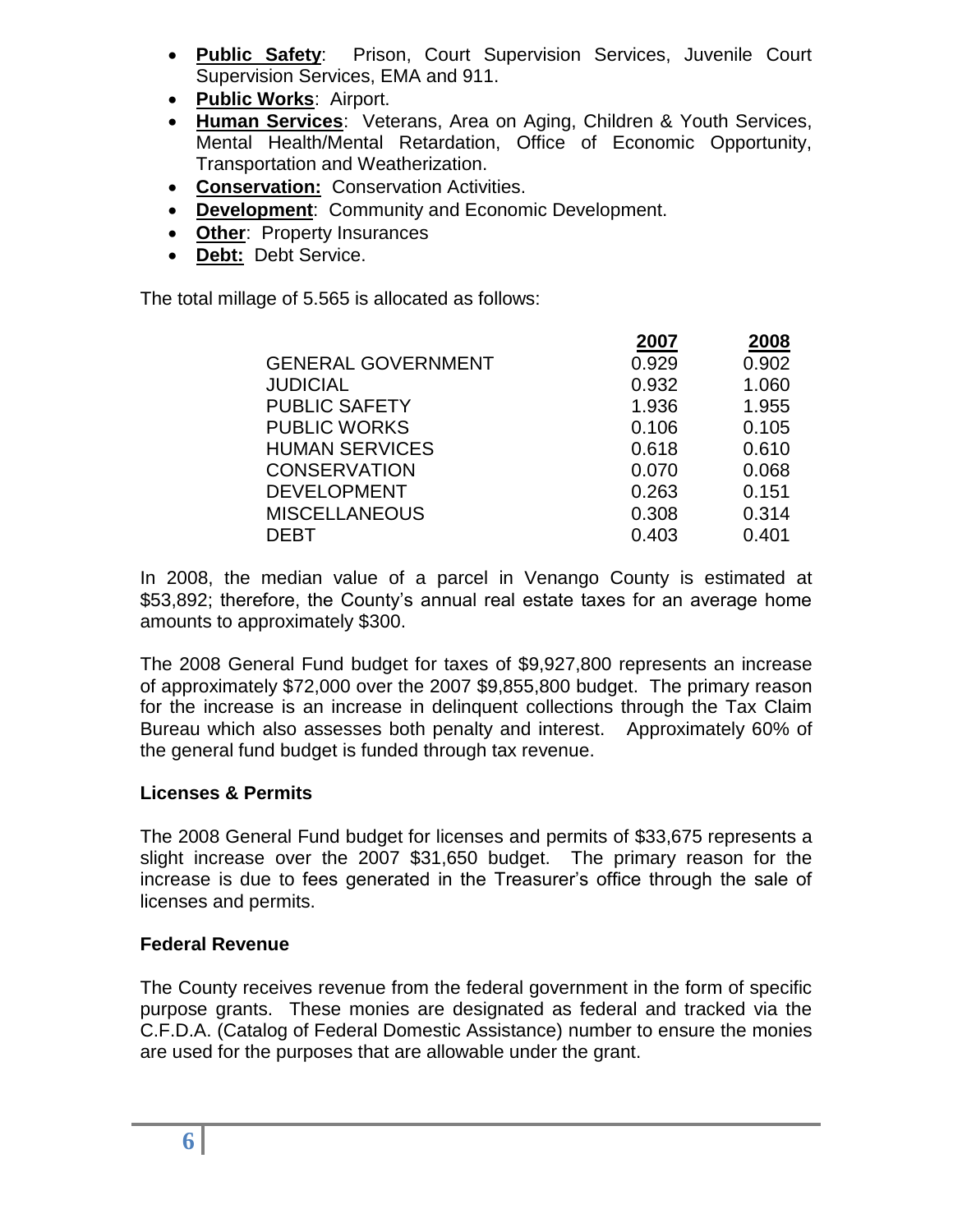The 2008 General Fund budget for Federal Revenue of \$137,574 represents a decrease of approximately \$10,220 (6.9%) over the 2007 \$147,794 budget. The primary reason for the decrease is reductions in allocation amounts.

#### **State Revenue**

State revenue represents the funds the County receives from the Commonwealth of Pennsylvania and these funds are designated for a specific purpose. These funds are tracked using a project number and the grant number when applicable. State Operating Grant revenues are completely different from Federal Operating Grants.

The 2008 General Fund budget for state revenue of \$648,434 represents an increase of approximately \$7,077 (1.1%) over the 2007 \$641,357 budget.

Also included in State revenue are state entitlements which are funds provided by the Commonwealth of Pennsylvania to the County for the State's portion of specific expenses. The primary entitlement the County receives is the reimbursement of Judges' expenses. The State remits \$70,000 to the County every year for each of the County Judges. As the County has two Judges, \$140,000 is received annually.

## **Fees for Services – General Government**

These are monies received by the County for a variety of services. They include specific charges assessed members of the public for services rendered. One example of Fees for Services is the monies received by the Recorder's Office for recording a deed.

The 2008 General Fund budget for Fees for Services of \$2,187,506 represents an increase of approximately \$127,625 (6.2%) over the 2007 budget of \$2,059,881. The primary reason for the increase is due to:

- increased projections for Assessment revenues of \$10,000;
- increased projections for Sheriff revenues of \$20,000
- increased projections for the Voter Registration revenue of \$55,000;
- increased projections of Prothonotary revenue of \$20,000;

#### **Other Revenue**

These are various sources of revenue received by the County. Included in this grouping is revenue generated from the sale of county assets and monies generated by the rental of County property leased to outside entities. It also includes the revenue generated from the investment of cash. The 2008 General Fund budget for Other Revenue of \$382,660 represents an increase of approximately \$26,569 (7.5%) over the 2007 budget of \$356,091.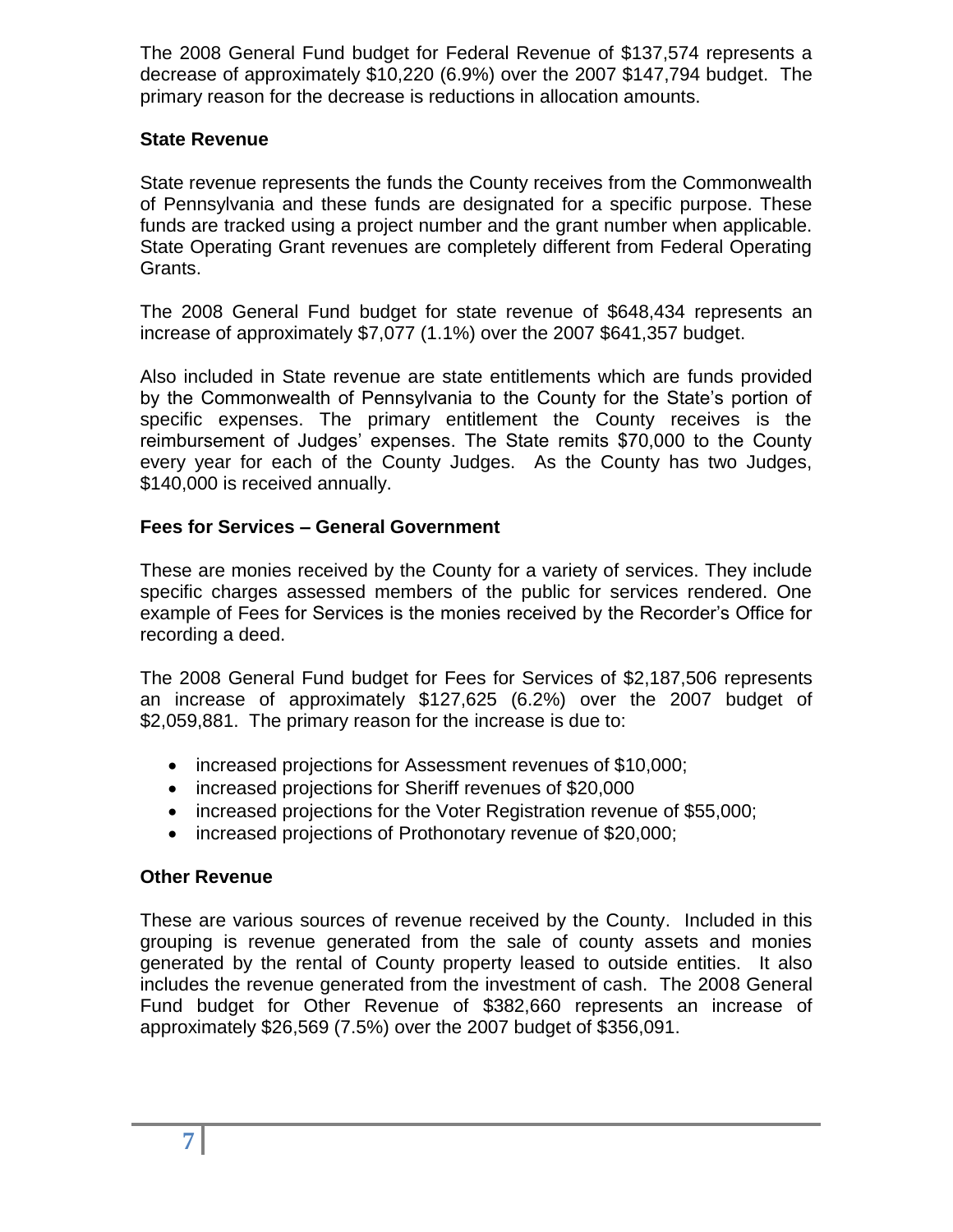#### **Inter Fund Transfers – Revenue**

These are various monies received in the General Fund from other County funds. One example is the Domestic Relations and Human Services Indirect Cost Reimbursement. This is an amount allotted each year to repay a portion of administrative costs absorbed by the general fund which include but are not limited to Finance, Management Information Systems, Human Resources, Maintenance and Custodial.

The 2008 General Fund budget for Inter Fund Transfers – Revenue of \$3,604,111 represents an increase of approximately \$209,670 (6.2%) over the 2007 budget of \$3,394,441. The primary reason for the increase is due to:

- total transfers from the Operating Reserve Fund of \$2,249,554 represent an approximate increase of \$333,620;
- total transfers from the Capital Reserve Fund of \$734,300 represent an increase of \$101,340;
- total transfers from Human Services Funds of \$216,160 represent a decrease of \$173,840;
- total transfers from Community Development Block Grants of \$30,000 represent an increase of \$30,000;
- total transfers from Prothonotary Automation of \$26,500 represent an increase of \$26,500; and
- Total transfers from Domestic Relations IV-D of \$295,569 represent a decrease of \$180,894.

In 2008 the total amount to be transferred from the Operating Reserve Fund is projected to be \$2,249,554. Of this \$2,249,554 total, approximately \$375,000 is being allocated for costs related to the consolidation of the Human Services departments. Based on this consolidation, it is anticipated that the indirect costs for space and other additional services provided by the County to Human Services will also decrease by approximately \$100,000. Additionally, under the Deficit Reduction Act of 2005 the County has been mandated to fund a larger portion of the Domestic Relations department equaling approximately \$180,000. This leaves a balance of approximately \$1,594,554 which is needed in order to balance the 2008 General Fund budget.

In 2008 the total amount to be transferred from the Capital Reserve Fund is projected to be \$634,300. The transfer from the Capital Reserve Fund, which will have a balance of \$1.5 million after funding 2007 projects, is needed in order to provide funding for the 2008 General Fund capital expenses.

The transfer in 2008 from the Community Development Block Grant (CDBG) Fund in the amount of \$30,000 will aid in the handicap accessibility for the front of the Courthouse. In addition, the transfer from the Prothonotary Automation Fund will be used in imaging of records.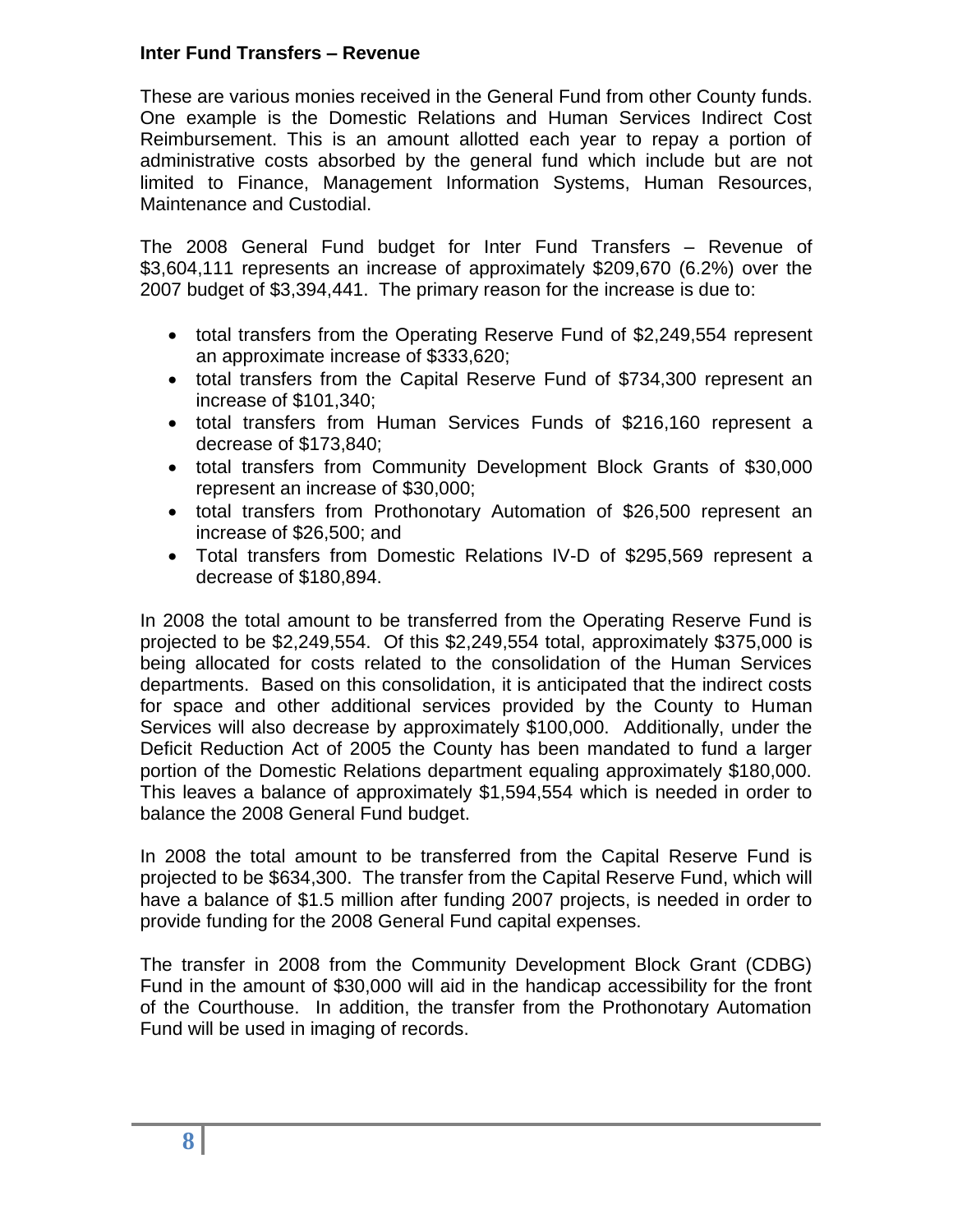

#### **Salaries**

These are monies spent on the payroll of County General Fund elected officials and employees. This excludes any salaries paid for Human Services or 911 employees. The 2008 General Fund budget for Salaries of \$6,200,066 represents an increase of approximately \$180,628 (3.0%) over the 2007 budget of \$6,019,438. The primary reasons for the increase are due to projected raises for County employees and elected officials of approximately 3.5%. In addition, increases to the complement include those hired for the Courthouse Security Project and the Courts. Also, decreases to the complement include positions within Domestic Relations in order to mitigate the effect produced by the Deficit Reduction Act of 2005 as discussed earlier.

#### **Benefits**

These are monies spent on FICA and insurance costs for County General Fund elected officials and employees. The 2008 General Fund budget for benefits of \$2,223,907 represents a decrease of approximately \$18,021 (.8%) over the 2007 budget of \$2,241,928. The primary reason for this decrease includes the timing of our health insurance premium notification as well as changes to the complement. In 2007, we were not notified of the premium increase amount until after the budget process; therefore, estimating the percentage increase at higher than required. In 2008, notification has been received and projections were prepared at actual.

## **9**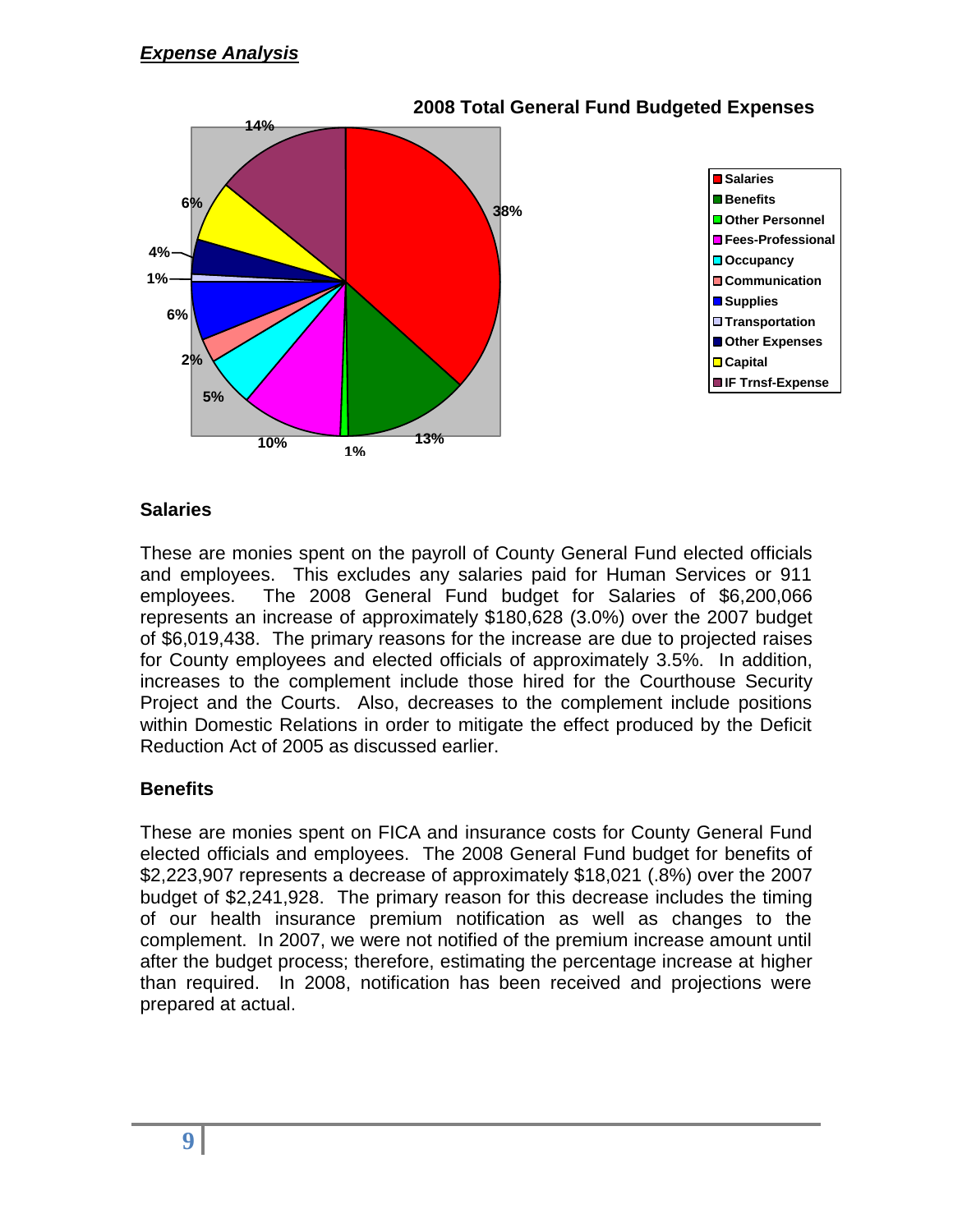Below is a chart which breaks out the 2008 salary and benefit budget by administrative division.



#### **2008 Salary & Benefit Expense by Division**

#### **Other Personnel Costs**

These are monies primarily spent on training and workshops for County elected officials and employees. The 2008 General Fund budget for Other Personnel Costs of \$157,003 represents an increase of approximately \$8,457 (5.7%) over the 2007 budget of \$148,546. This increase reflects the training costs related to Planning.

#### **Fees-Professional**

These are monies spent on professional fees contracted by the General Fund as well as money provided to other agencies to support their operating costs. The 2008 General Fund Budget for Fees-Professional of \$1,766,974 represents a decrease of approximately \$384,307 (17.9%) from the 2007 budget of \$2,151,281. This decrease is primarily due to the following variances:

- A decrease of \$240,000 for economic development projects;
- An increase of \$75,000 for an allocation for the park; and
- A decrease of \$250,000 for counsel related to the appeal for the Howe trial.

#### **Occupancy**

These are monies spent for all costs associated with building occupancy to include utilities, insurance, and rental of space, ground/building maintenance and repairs. The 2008 General Fund Budget for Occupancy of \$888,966 represents decrease of approximately \$12,476 (1.4%) over the 2007 \$901,442 budget. This decrease is primarily due to the lower level of maintenance to be required at the County Exchange Building once it has been vacated.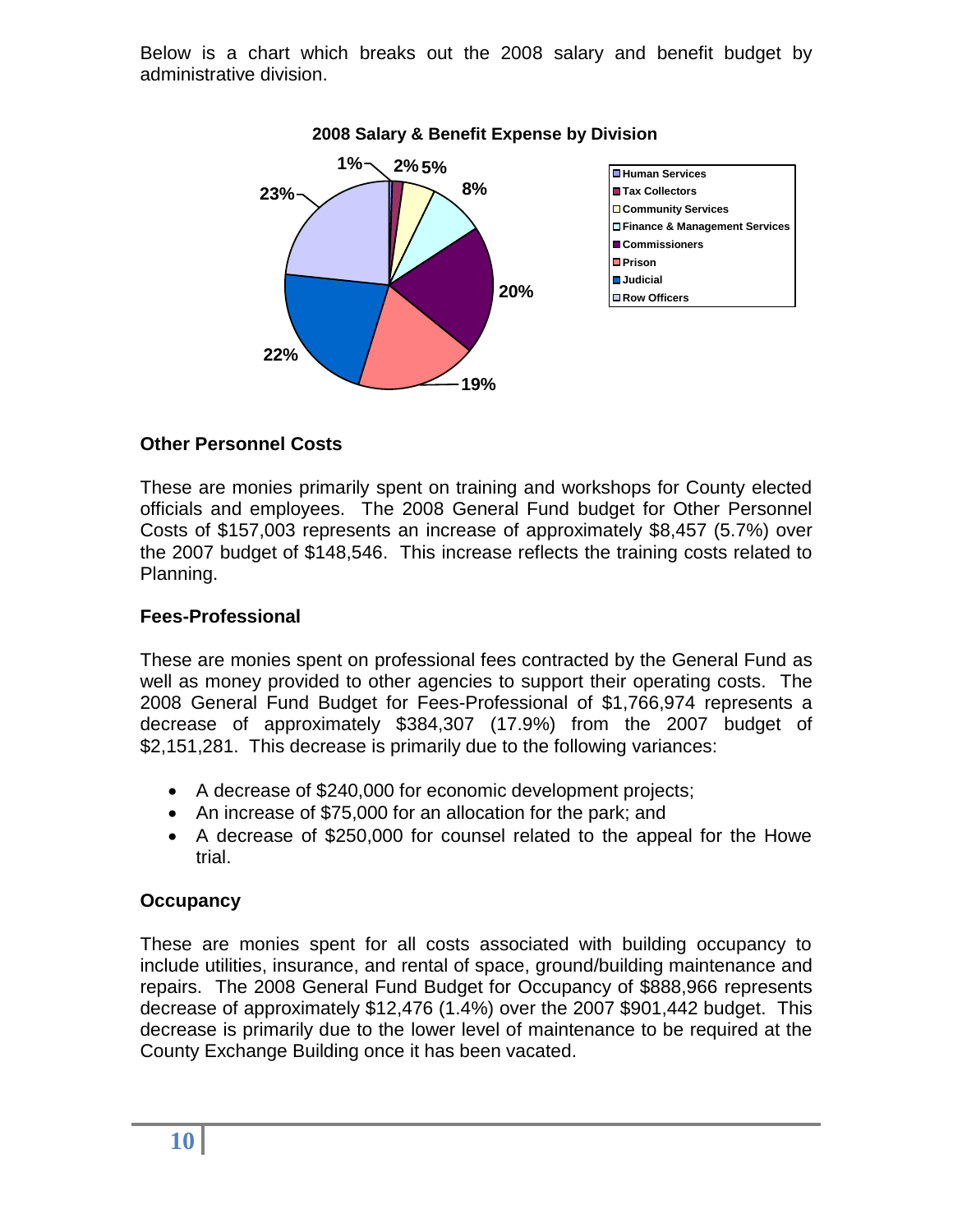## **Communication**

These are monies spent for costs such as telephone, postage, internet, and advertising. The 2008 General Fund budget for Communication of \$408,348 represents an increase of approximately \$28,255 (7.4%) over the 2007 \$380,094 budget. This increase is representative of the advertising costs due to the requirements of the bidding process.

#### **Supplies**

These are monies spent for supplies required for all county departments to operate. The 2008 General Fund budget for Supplies of \$1,057,691 represents an increase of approximately \$44,000 (4.3%) over the 2007 \$1,013,670 budget. This increase is primarily due to increased costs as required by the Courts.

#### **Transportation**

These are monies spent for travel costs to include vehicle leases, repair, insurance and supplies. The 2008 General Fund budget for Transportation of \$138,364 represents a decrease of approximately \$16,740 (10.8%) under the 2007 \$155,104 budget. This decrease is primarily related to costs associated with car repairs due to the age of the fleet.

#### **Other Expenses**

These are monies spent on all other expenses to include books, memberships, subscriptions, insurance for public officials, other court related costs and contingencies. The 2008 General Fund budget for Other Expense of \$598,105 represents a slight decrease of approximately \$15,984 (2.6%) over the 2007 \$614,089 budget.

#### **Capital**

These are monies spent on capital equipment and projects and with the exception of those being funded directly by grants or other funding avenues, all capital is funded directly from the capital reserve fund. The 2007 General Fund budget for Capital of \$1,086,300 represents an increase of approximately \$525,000 (93.3%) over the 2007 \$562,045 budget. The primary reason for this increase in Courthouse renovations and capital costs associated with the Human Services consolidation.

Of the \$1,086,300 total capital expenses, \$734,300 will be funded by the Capital Reserve Fund. The remaining expenses will be funded from other County Special Revenue Funds or state funding.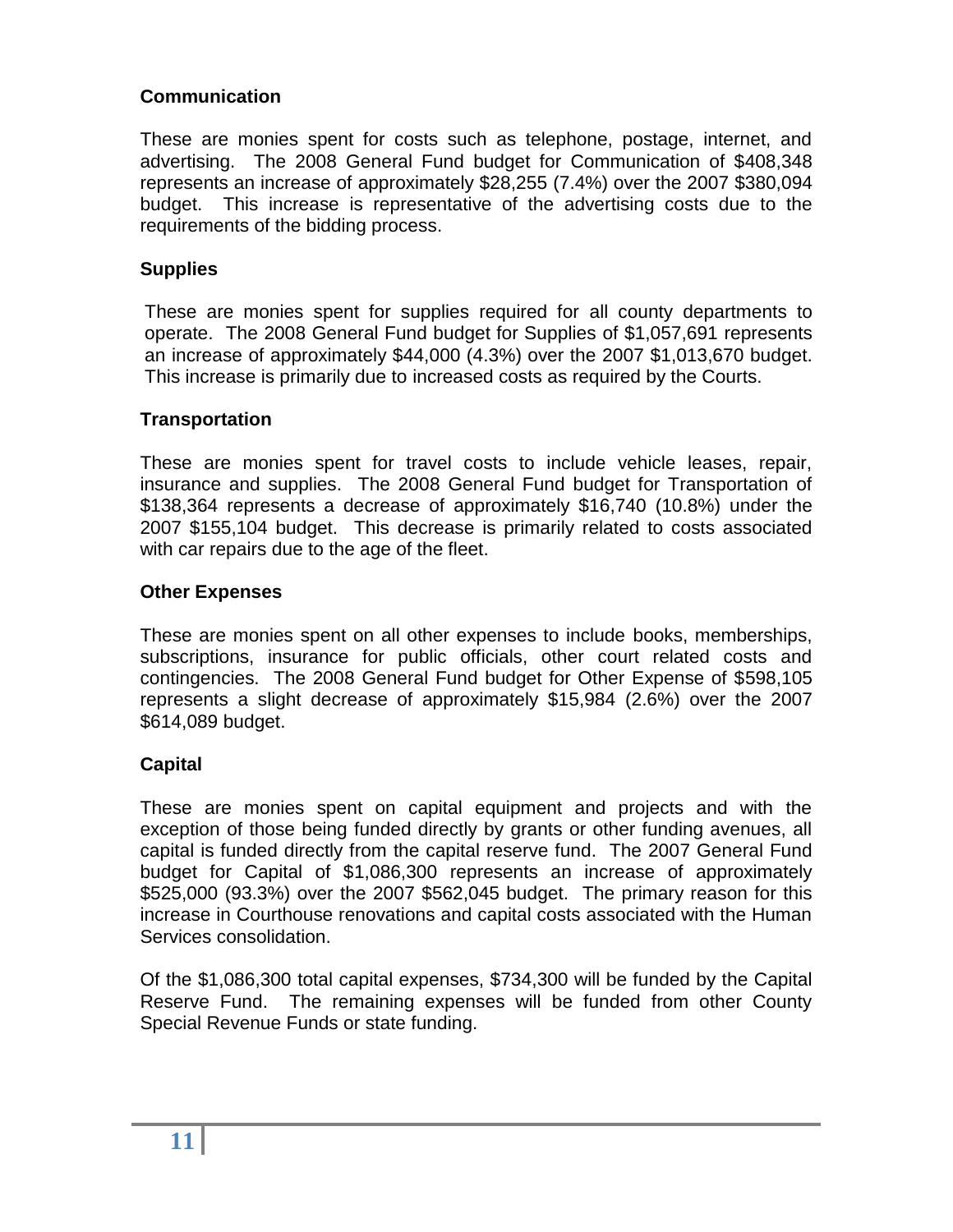#### **Inter Fund Transfers – Expenses**

These are various monies provided by the General Fund to other County funds. One example is County's responsibility to fund the 911 special revenue fund.

The 2008 General Fund budget for Inter Fund Transfers – Expense of \$2,396,036 represents an increase of approximately \$96,658 (4.2%) over the 2007 budget of \$2,229,378. The primary reasons for the increase are due to:

- In 2008, the General Fund anticipates a total of \$1,412,422 to be funded to Human Service Agencies. This is an increase of \$102,100 over the 2007 budget of \$1,310,322;
- In 2008, the General Fund anticipates a total of \$706,000 to be funded to the Debt Service Fund to cover required debt service payments on the Series 2002 bond refinancing. This is a decrease of \$8,000 over the 2007 budget of \$714,000; and
- In 2008, the General Fund anticipates a total of \$277,000 to be funded to the 911 Special Fund to cover costs associated with the operations of the 911 Center. This is an increase of \$3,000 over the 2007 budget of \$274,000.

## *II. Operating Reserve Fund*

The Operating Reserve Fund currently has a balance of approximately \$2.6 million. Approximately \$1.9 million was transferred as appropriated in the 2007 General Fund Budget. Any carryover in 2007 will be transferred to the Operating Reserve Fund.

The 2008 budget uses \$2,249,554 of the Operating Reserve Fund to balance the General Fund Budget. Of this, \$1,594,554 is needed for general operations, approximately \$375,000 is being allocated for costs related to the consolidation of the Human Services departments and it is anticipated that the indirect costs for space and other additional services provided by the County to Human Services will also decrease by approximately \$100,000. Additionally, under the Deficit Reduction Act of 2005 the County has been mandated to fund a larger portion of the Domestic Relations department equaling approximately \$180,000.

A transfer in the amount of \$25,000 to the Capital Reserve Fund is also included in the 2008 budget.

## *III. Human Services Funds*

All Human Services Funds actually operate on a fiscal year of July 1 through June 30. They are required to budget on a fiscal year basis; therefore, the County's calendar year budget for 2008 is expected to be their July 1, 2008 through June 30, 2009 budget. Since this fiscal budget has not yet been created, Human Services uses their 2007 calendar year budget as a basis for the 2008 calendar year budget. Once the 08-09 fiscal year budget is completed during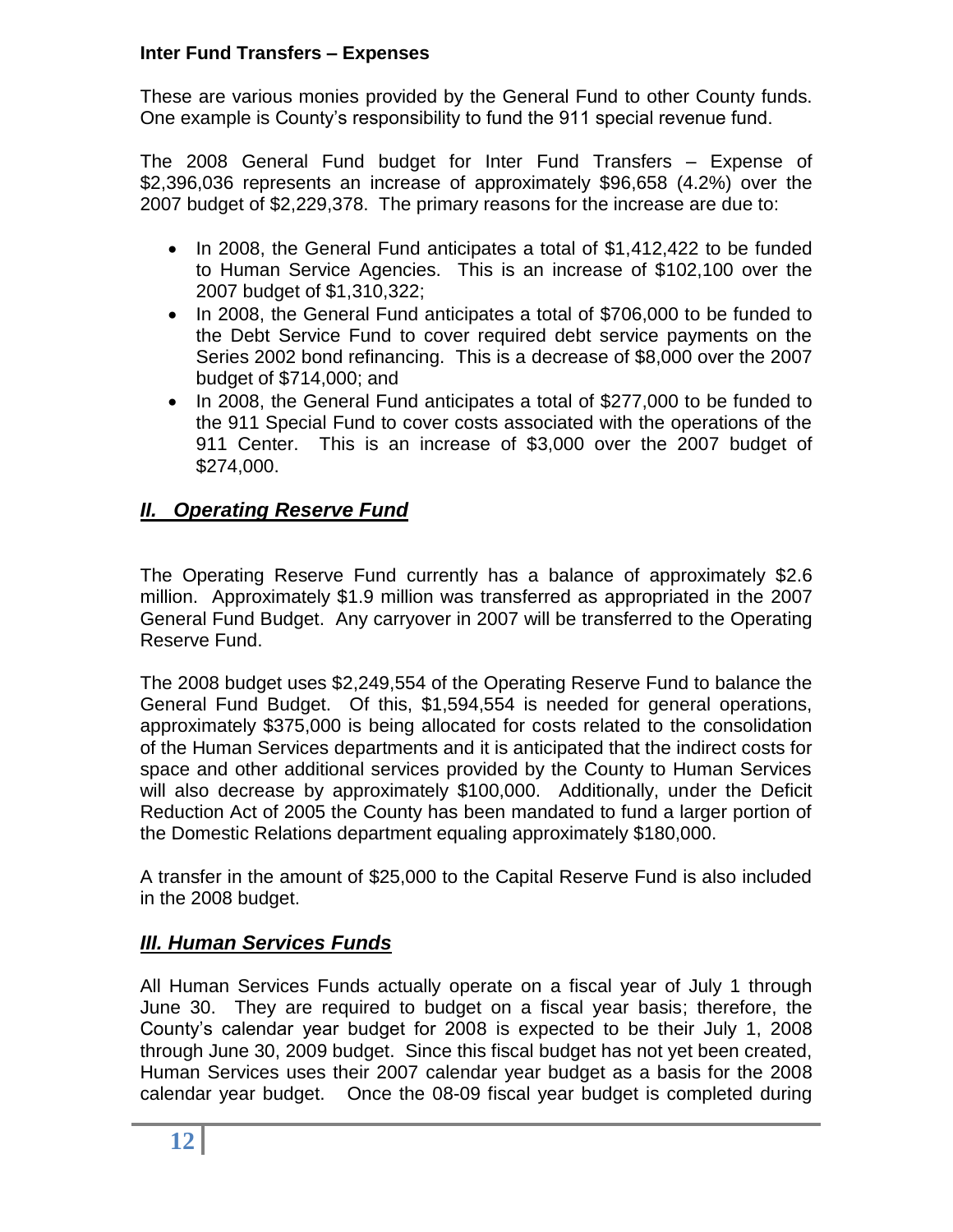2008, budget amendments will be done to adjust the calendar year 2008 budget accordingly. This is the reason that there is no projected budget change from 2007 to 2008. The following chart trends the expenses per Human Services Fund which shows the greatest growth in CYS and Mental Retardation.



**Human Services Expenses Trend**

## *IV. Special Revenue Funds*

Special Revenue Funds are used to account for the proceeds of specific revenue sources that are legally restricted to expenditures for specified purposes.

The total 2008 budgeted revenues total \$5,375,396 which is an increase of \$512,951 (10.0%) over the 2007 \$4,862,445 budget.

The total 2008 Budgeted expenses total \$6,292,611 which is an increase of \$714,120 (12.0%) over the 2007 \$5,578,491 budget.

The following pie chart details the breakdown of the Special Revenue Funds expenses:



#### **2008 Special Revenue Expense Budgets**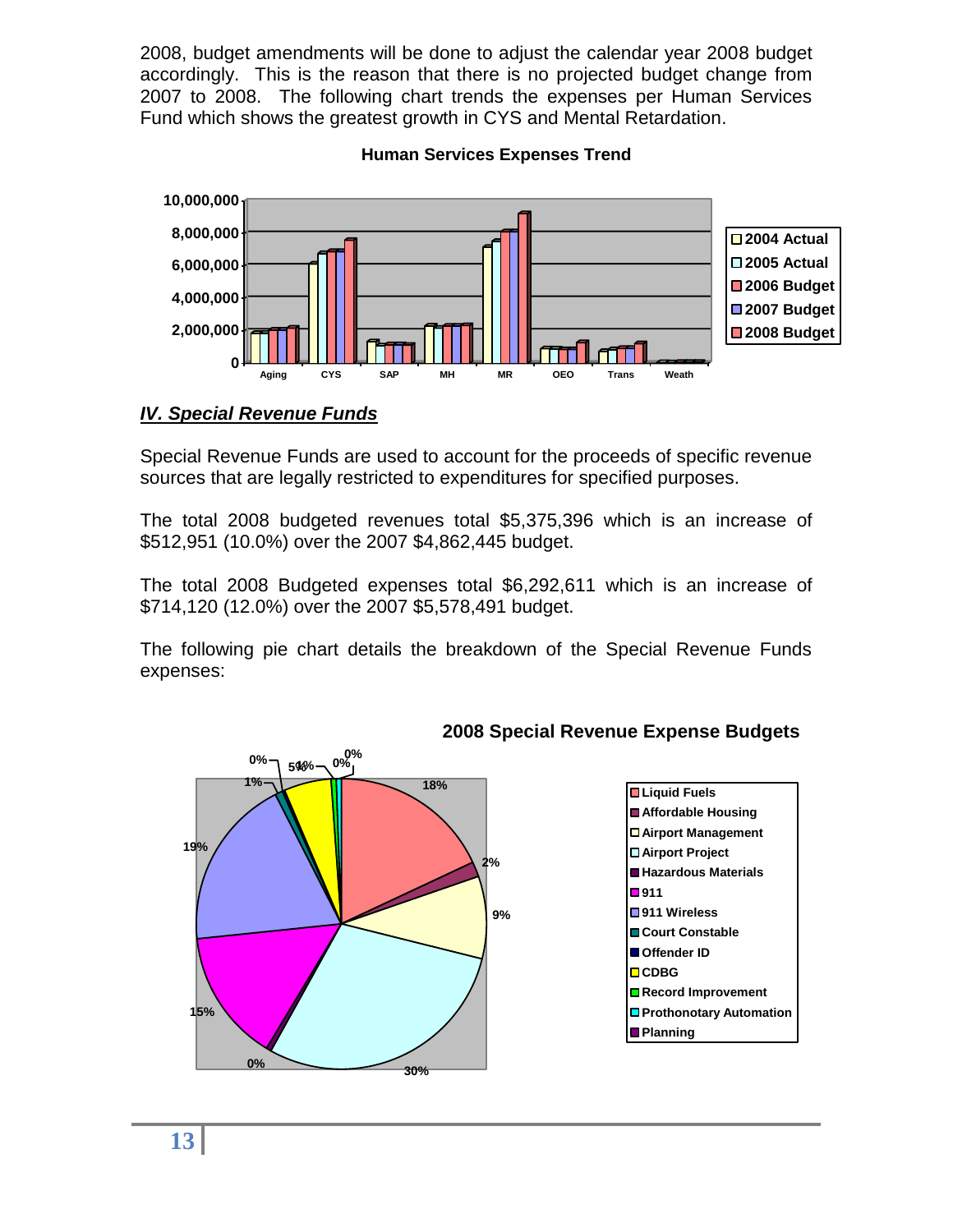## *V. Capital Reserve*

Capital Reserve Funds are used to account for financial resources to be used for the acquisition or construction of major capital facilities or maintenance to existing facilities and equipment.

The 2008 Capital Budget revenue of \$605,000 is a slight increase over the 2007 budget of \$580,000. This number represents the payments received on the lease purchase arrangement of Venango Manor, a transfer from operating reserve funds, and interest earnings.

The 2008 Capital Budget expense of \$1,431,951 represents a slight increase of 5.0% over the 2007 \$1,356,955 budget. The primary uses of this fund are:

- \$150,000 funding for the 911 Special Fund Capital;
- \$734,300 funding for General Fund Capital to include items such as telephone system, internal and external Courthouse renovations, and Prison updates;
- \$547,651 funding for debt service (manor) obligations.

The Capital fund is projected to have a cash balance of approximately \$1.5 million at the end of 2007 providing all of the budgeted capital money is exhausted. Using the budgeted capital fund net loss, the capital fund is projected to have a cash balance of approximately \$800,000 at the end of 2008.

## *VI. Debt Service Fund*

Debt Service Funds are used to account for the accumulation of resources for, and the payment of, general long-term debt principal, interest, and related costs.

 The 2007 Debt Service Fund expense budget of \$1,237,626 represents approximately \$2,394 (.19%) decrease over the 2007 \$1,240,020 budget.

## *VII. Total Fiduciary Funds*

Fiduciary funds are monies which are used to account for assets held by the County in trustee capacity or as an agent for individuals, private organizations, other governments and/or funds.

The total 2008 budgeted revenues total \$1,803,422 which is a decrease of \$9,191 (.50%) over the 2007 \$1,812,613 budget.

The total 2008 budgeted expenses total \$1,753,784 which is a decrease of \$110,794 (5.9%) over the 2007 \$1,864,578 budget primarily related to the decrease in the Domestic Relations IV-D funding which is the reimbursement to the general fund for office operating expenses.